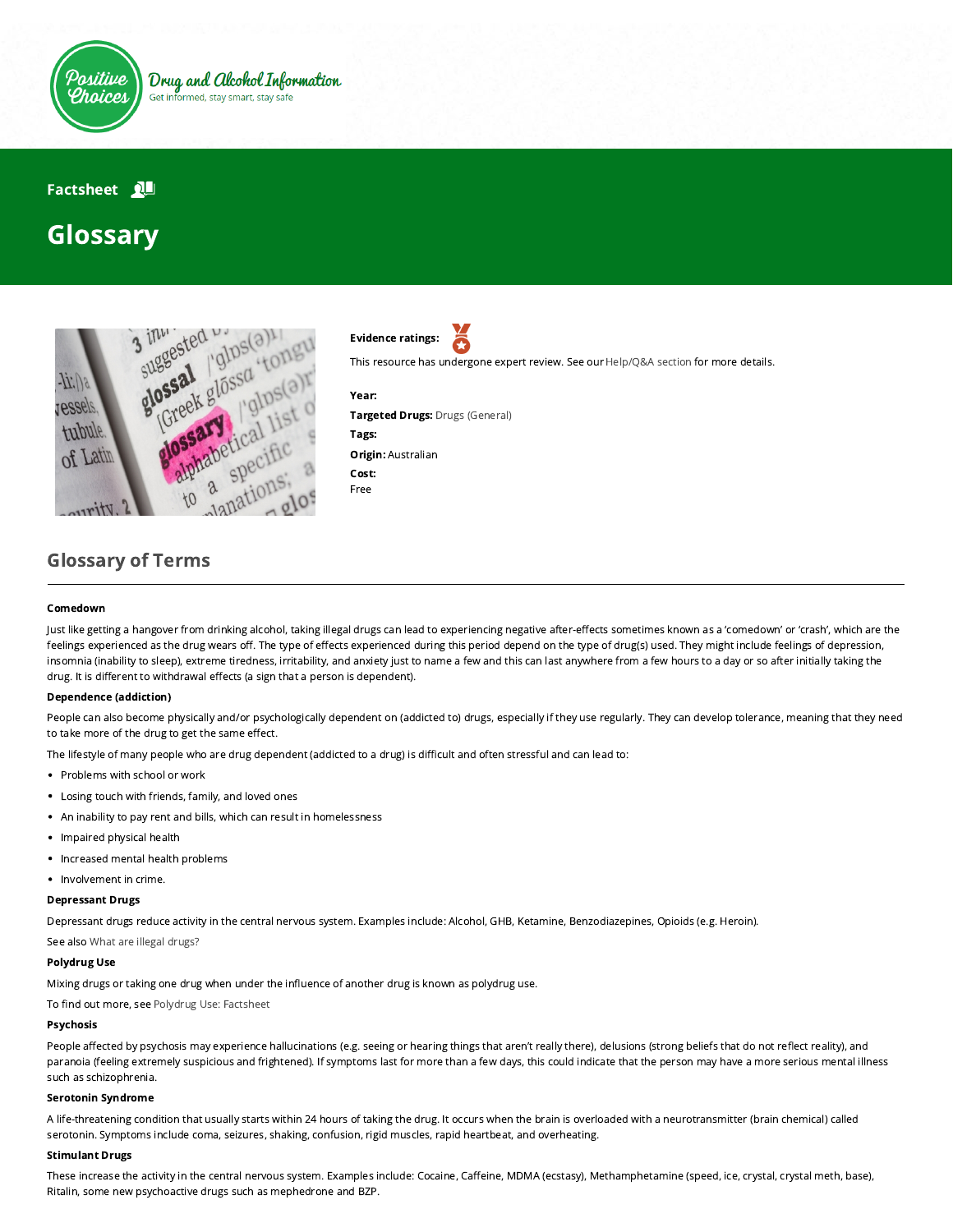#### See also [What are illegal drugs](https://positivechoices.org.au/teachers/what-are-illegal-drugs/) and [Emerging Drugs: Factsheet.](https://positivechoices.org.au/teachers/emerging-drugs-factsheet)

#### Withdrawal Effects

People who are dependent on drugs or alcohol may also experience withdrawal effects when they stop using. Withdrawal effects can last for several days to many weeks, depending on the type of drug and severity of their dependence. Withdrawal symptoms may include feelings of anxiety, depression, restlessness, irritability, and aggression. Withdrawal can also cause muscle spasms, headaches, muscle cramps, diarrhoea, vomiting, and cravings for the drug.

# A to Z of Drugs

Heard a name or street name for a drug but not sure what it is? This list will help you identify the drug. Click on the link to view a full information page and find out more about the drug, its use, effects and potential harms.

A to E | F to J | K to O | P to T | U to Z

### A - E

| A2                      | Street name of class of drugs called Synthetic Piperazines. See Emerging Drugs.       |
|-------------------------|---------------------------------------------------------------------------------------|
| Acid                    | From a class of drugs called Hallucinogens.                                           |
| <b>Barbiturates</b>     | From a class of drugs called Depressants. See What are illegal drugs?                 |
| Base                    | From a class of drugs called Methamphetamine.                                         |
| <b>Bath Salts</b>       | Street name of class of drugs called Synthetic Cathinones. See Emerging Drugs.        |
| <b>Benzo Fury</b>       | Street name of class of drugs called Substituted Phenethylamines. See Emerging Drugs. |
| <b>Benzos</b>           | Street name for Benzodiazepines.                                                      |
| Cannabis                |                                                                                       |
| Charlie                 | Street name for Cocaine.                                                              |
| Cocaine                 |                                                                                       |
| Coke                    | Street name for Cocaine.                                                              |
| Crack                   | Street name for Cocaine.                                                              |
| Crystal                 | Street name for Methamphetamine.                                                      |
| <b>Death on Impact</b>  | Street name of class of drugs called Substituted Phenethylamines. See Emerging Drugs. |
| Dope                    | Street name for Cannabis.                                                             |
| Е                       | Street name for MDMA/Ecstasy.                                                         |
| Eccy                    | Street name for MDMA/Ecstasy.                                                         |
| Ecstasy                 |                                                                                       |
| Back to top of the list |                                                                                       |

# F - J

| Fantasy                      | Street name for GHB.                                                              |
|------------------------------|-----------------------------------------------------------------------------------|
| Foxy                         | Street name of class of drugs called Substituted Tryptamines. See Emerging Drugs. |
| Freebase                     | Street name for Cocaine.                                                          |
| <b>GHB</b>                   |                                                                                   |
| Gina                         | Street name for GHB.                                                              |
| Go-ey                        | Street name for Methamphetamine.                                                  |
| Grievous bodily harm         | Street name for GHB.                                                              |
| Hallucinogens                |                                                                                   |
| Hash                         | Alternate name for Cannabis.                                                      |
| <b>Herbal smoking blends</b> | Street name of class of drugs called Synthetic Cannabinoids.                      |
| Heroin                       |                                                                                   |
| Jungle Juice                 | Street name for Inhalants.                                                        |
| lce                          | Street name for Methamphetamines.                                                 |
| Inhalants                    |                                                                                   |
| Ivory Wave                   | Street name of class of drugs called Synthetic Cathinones. See Emerging Drugs.    |
| Back to top of the list      |                                                                                   |
|                              |                                                                                   |

# K - O

| ĸ                      | Street name for Ketamine.                                                      |
|------------------------|--------------------------------------------------------------------------------|
| К2                     | Street name of class of drugs called Synthetic Cannabinoids.                   |
| Ketamine               |                                                                                |
| Kronik                 | Street name of class of drugs called Synthetic Cannabinoids.                   |
| "Legal Highs"          | Term often used for Emerging Drugs.                                            |
| Liquid ecstasy         | Street name for GHB.                                                           |
| LSD                    | From a class of drugs called Hallucinogens.                                    |
| М1                     | Street name of class of drugs called Synthetic Cathinones. See Emerging Drugs. |
| <b>Magic Mushrooms</b> | From a class of drugs called Hallucinogens.                                    |
| Marijuana              | Alternate name for Cannabis.                                                   |
| <b>Meow Meow</b>       | Street name of class of drugs called Synthetic Cathinones. See Emerging Drugs. |
|                        |                                                                                |